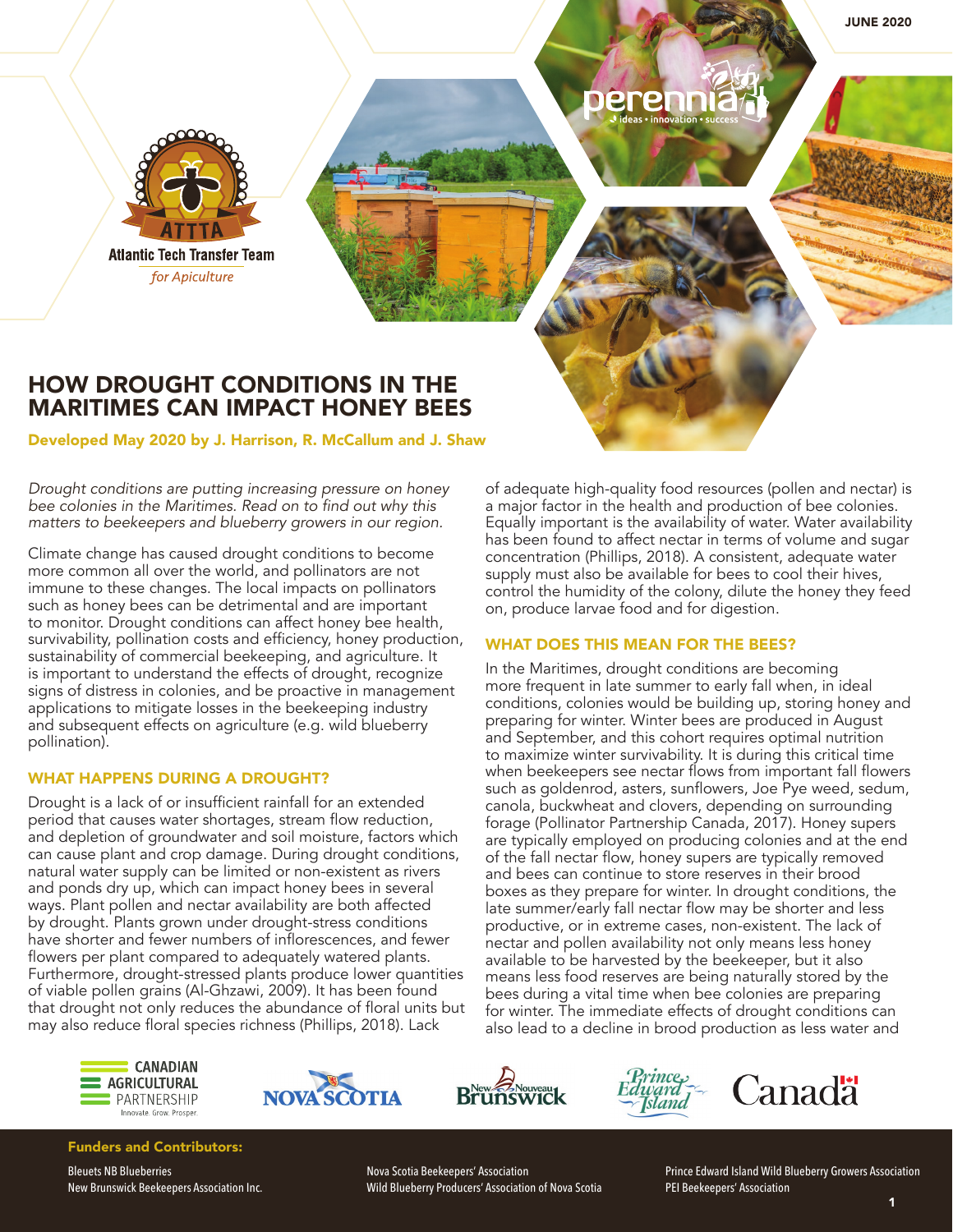nutrition is available for feeding larvae. Brood rearing is limited to periods when pollen is available and ceases completely in the absence of pollen (Rashad, 1958). A reduction in brood production during this time can mean a lack of 'winter bees' that are needed to carry a colony through the winter months. Inadequate food availability also results in bee health decline and changes in bee behaviour (robbing, aggressive bees, limited foraging activity). The impacts of drought on bee colonies can have a ripple effect and in extreme circumstances lead to considerable losses.

#### (Figure 1).



Figure 1: The effects of drought conditions on honey bee colonies.

## SIGNS OF DROUGHT

In many cases, beekeepers are often aware of seasonal changes from year to year and can recognize extended dry periods during the beekeeping season. Immediate signs of drought can be very site specific including a reduction or disappearance of a water source, fewer flowering plants, shorter flowering periods, and extended periods of heat. Many beekeepers see the importance of keeping accurate records of the timing of nectar flows, flowering plants, swarming, brood build up and decline, and honey harvest yields. With more frequent years with drought conditions, it is becoming more important than ever to keep records so that signs of drought are easier to recognize and predict (Table 1).

#### Table 1: Signs of drought in an apiary and in honey bee colonies.

| Signs of drought in<br>an apiary      | Signs of drought in<br>bee colonies                                                                                                                             |
|---------------------------------------|-----------------------------------------------------------------------------------------------------------------------------------------------------------------|
| Water source dries up                 | Aggressive bees                                                                                                                                                 |
| Fewer flowering plants than<br>normal | Robbing behaviour                                                                                                                                               |
| Shorter flowering periods             | Less foraging activity                                                                                                                                          |
| Extended periods with no rain         | Bees consuming their own<br>resources                                                                                                                           |
| Extended periods with high<br>heat    | Brood nest decrease in size*<br>Queen reduces or stops laying*<br>Dry larvae<br>No stores in hive<br>Increased number of dead bees<br>Cannibalization of larvae |

#### \*During an atypical time of the season.

Within a bee colony, signs of stress from drought can include aggressive bees as they increase protection of their resources, robbing of weaker colonies, and less foraging activity as fewer resources are available. The bees may also be forced to consume their own stored resources, consuming from their honey supers or brood box stores. With fewer resources, the queen may lay fewer eggs leading to a reduction in the brood nest; when it should typically not be reducing. Cannibalization of larvae by worker bees may also occur and can be observed with bees picking out larvae, holes in brood cappings, or dead larvae present at the hive entrance. Also, dry larvae (larvae without a sufficient pool of food in the cell) is a sign of limited feed available for bees and can be an indication of drought conditions (Figure 2). Nurse bees that feed the developing larvae consume large amounts of pollen, nectar, and water so that their hypopharyngeal glands can produce the jelly that is used to feed the larvae. An absence or reduction in these resources leads to inadequate feed for larvae growth. During extended periods with no water and high heat, colonies may not survive, and beekeepers may see dead or dying bees.



Figure 2: A) Healthy honey bee larvae with plenty of jelly (from http://scientificbeekeeping.com/fat-bees-part-1/) vs B) Dry larvae (R. McCallum photo)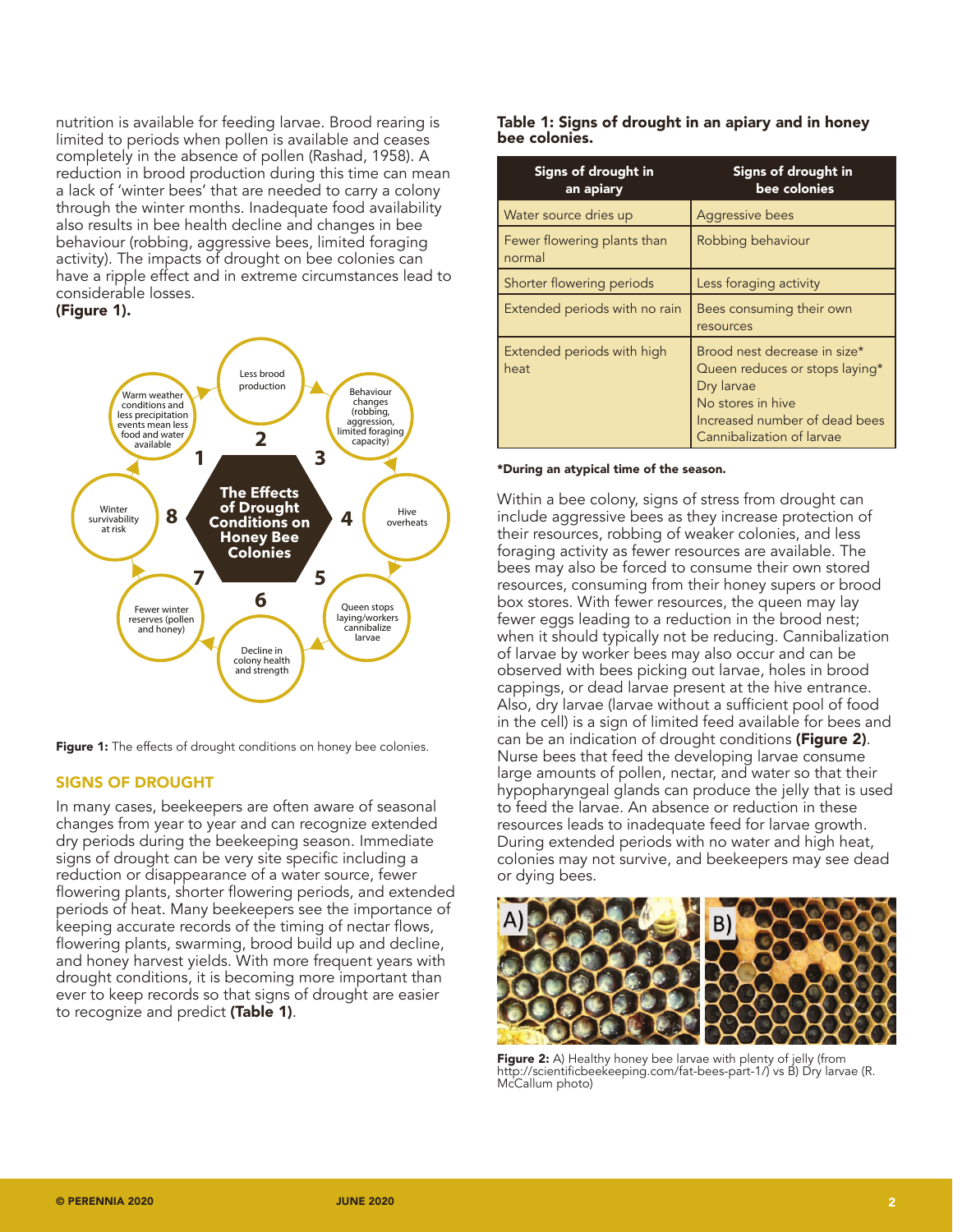#### WHAT DOES THIS MEAN FOR POLLINATION?

For some beekeepers, a significant portion of their revenue comes from renting hives for pollination services, and blueberry growers depend on the availability of honey bee hives for their pollination needs. Considerable effort is employed to prepare hives for pollination; equalizing and splitting hives, assessing hive strength, securing hives for transport, loading and transporting hives to blueberry fields, among other special management tactics. The added costs of stressed colonies due to drought in the previous year could lead to additional costs for the beekeeper and the blueberry grower. If drought conditions affect overwinter survival of colonies, beekeepers might not be able to meet the pollination demands of blueberry growers. This may lead to additional costs as beekeepers may be forced to split more colonies, purchase additional bees (packages, nucs, full hives) or fail to meet the pollination contracts with the blueberry grower. In addition to this, beekeepers may be hesitant to add stress to their colonies by transporting them to berry fields if they fear drought conditions will also be an issue that season or if they feel their hives are weakened by a previous season of drought. This may force beekeepers to consider increasing their pollination fees.

For blueberry growers, strong hives coming out of winter means pollination needs are met, rental fees remain consistent and the need to import hives from other provinces or find hives from various beekeepers is reduced. Having reliable, consistent pollination contracts and strong hives for pollination is important to blueberry growers as they try to keep their production costs down as well.

## WHAT CAN BE DONE IN DROUGHT CONDITIONS?

There are measures beekeepers can take during drought conditions that can lessen the stress to their colonies and help them survive through the season and over the winter. If drought conditions cause water sources to dry up, the apiary can be supplied with water or hives can be relocated to an area with a more reliable water supply. If nectar and pollen sources dwindle, hives can be fed sugar syrup and/or a pollen substitute (although honey supers would need to be removed if sugar syrup is fed). If drought conditions are compromising colony health and result in hives with no reserves built up for the winter, honey supers should be removed earlier than normal and fall feeding started immediately. More volume than usual may need to be added to each hive. Barrel feeding should be done with caution and following provincial recommendations as this may start a feeding frenzy and instigate robbing. Weaker hives could be at risk of being robbed out completely. Monitoring conditions in each apiary is important, as drought conditions can be very site specific. If drought conditions persist at one location, relocating the apiary may be the most effective treatment.

#### WHAT ARE THE COSTS?

As with any inputs, there are added costs, and beekeepers have to do a cost - benefit analysis for any additional changes in their operations (Table 2). Every operation is unique and the costs associated with treatments can be very different for different beekeepers. For example, one beekeeper may have the resources to relocate an apiary without additional substantial costs, whereas another beekeeper may have added expenses such as a loader rental, hiring extra labour, trucking expenses, land rental agreements, etc. If a beekeeper is already equipped for fall feeding, starting those feedings earlier may not be a great expense but if the beekeeper doesn't normally feed in the fall, the added expense of feeders, sugar syrup and the labor associated with feeding could be substantial. However, the benefits of adding inputs to alleviate the stress from drought may far outweigh those costs if the inputs lead to hive survivability. The costs of an extra feeding of sugar syrup and/or pollen substitute may far outweigh the loss of income from a deceased colony. A healthy colony can generate income from pollination rental, honey production (the following year or after the drought conditions cease), queen production, nucleus colonies, and in other ways from wax and propolis sales. A weak or deceased colony can lead to disease susceptibility and spread throughout an apiary and offers no financial benefit to the beekeeper.

| <b>Drought Treatment</b>                                                                                          | Cost                              | <b>Benefit</b>                                                                                             |
|-------------------------------------------------------------------------------------------------------------------|-----------------------------------|------------------------------------------------------------------------------------------------------------|
| <b>Accurate Record Keeping</b>                                                                                    | Extra labour                      | Predict hive stress,<br>know your apiary<br>- flowering plants,<br>nectar flow, monitor<br>signs of stress |
| <b>Add Entrance Reducers</b>                                                                                      | Cost of<br>entrance<br>reducers   | Less robbing                                                                                               |
| Move Apiary                                                                                                       | Fuel, loader,<br>truck, labour    | Fewer negative<br>effects from drought<br>conditions, healthy<br>colonies, increase hive<br>survivability  |
| <b>Add Water Source</b>                                                                                           | Water<br>transport,<br>monitoring |                                                                                                            |
| Feed Sugar Syrup                                                                                                  | Feeders,<br>sugar, labour         |                                                                                                            |
| <b>Feed Pollen Substitute</b>                                                                                     | Pollen<br>substitute,<br>labour   |                                                                                                            |
| <b>Plant Diverse and</b><br><b>Drought Resistant</b><br><b>Flowers (Pollinator</b><br>Partnership Canada,<br>2017 | Land, seeds                       | More food availability                                                                                     |
|                                                                                                                   |                                   | <b>HIVE SURVIVAL</b>                                                                                       |

#### Table 2: Cost/benefit of providing inputs during drought conditions.

\*During an atypical time of the season.